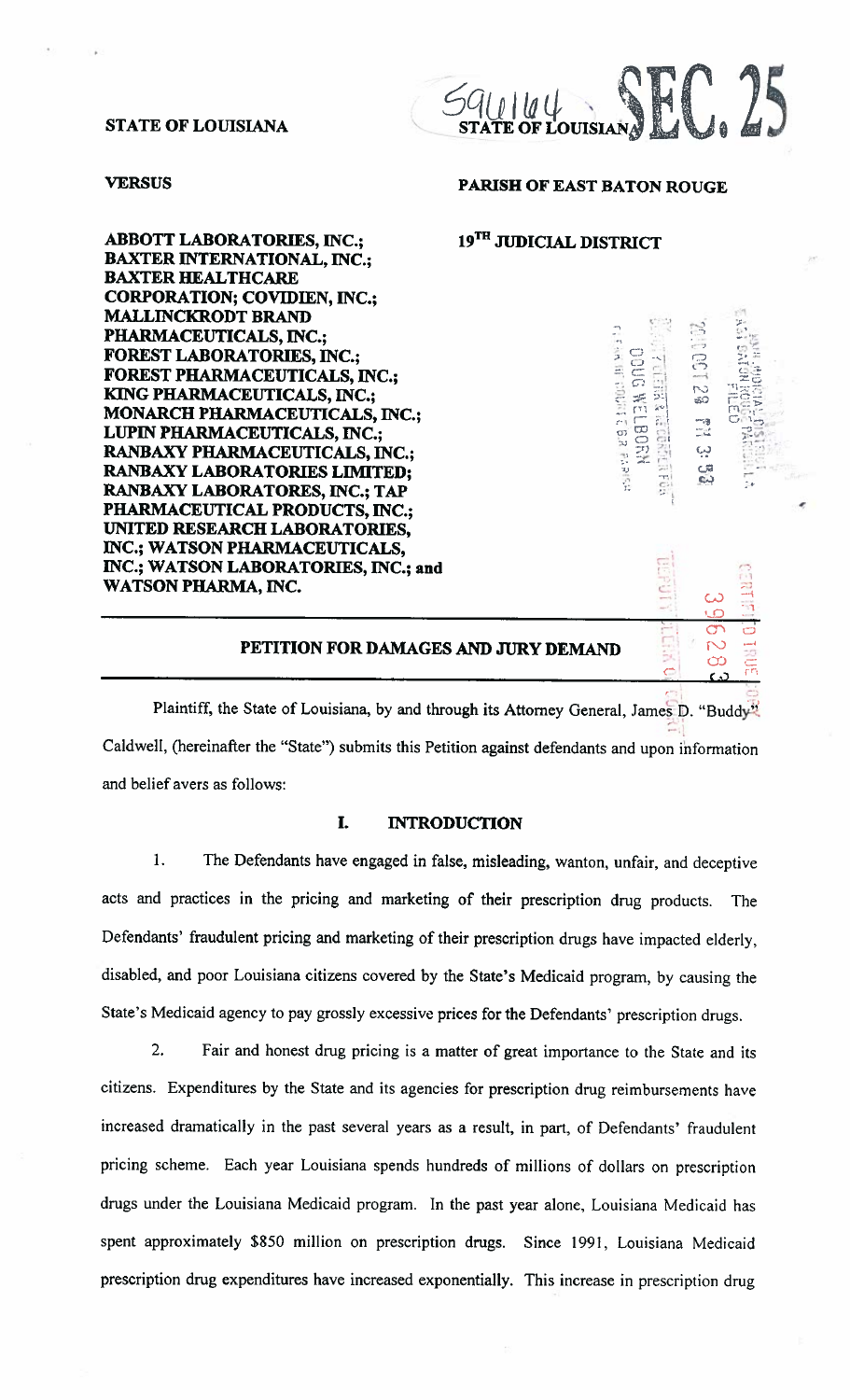costs in recent years has contributed to a health care funding crisis within the State that requires action to ensure fair dealing between the Defendants and the State and its agencies.

3. The State is accountable to its citizens and taxpayers for how it spends limited State resources, and it is obligated to pursue any party whose unlawful conduct has led to the overspending of State funds. Consequently, the State, by and through its Attorney General, brings this action to recover amounts overpaid for prescription drugs by Louisiana Medicaid, including pharmacy dispensed drugs and co-payments for drugs covered by Medicaid, as a result of the fraudulent and deceptive conduct of Defendants. The State further seeks to require Defendants to account for and disgorge all profits obtained by Defendants as a result of their improper and unlawful actions.

4. This lawsuit seeks legal and equitable redress for the fraudulent and wanton marketing and pricing conduct of Defendants, who have profited from their wrongful acts and practices at the expense of the State.

# II. PARTIES

5. This action is brought for and on behalf of the sovereign State of Louisiana, by and through its duly elected and current Attorney General, James D. "Buddy" Caldwell. The Attorney General of the State of Louisiana, as chief law officer of the State, is statutorily authorized to initiate and prosecute any and all suits deemed necessary for the protection of the interests and rights of the State pursuant to La. R.S. §§ 13:5036, 46:437.2, 51:1405 and related statutes.

6. The Made Defendants named in this Petition engage in the business of manufacturing, distributing, marketing, and/or selling both brand name and generic prescription drugs.

7. The Defendants named in this Petition shall include all of their predecessor entities and all of their past and present components, subsidiaries and affiliate entities, by contractual agreement and/or by having substantially the same business purpose, operation, customers, management and/or ownership.

8. The acts alleged to have been done by Defendants, in this Petition, were authorized, ordered, done and/or ratified by their respective officers, directors, agents, employees or representatives while engaged in the management, direction, control or transaction of their respective business affairs.

 $\overline{2}$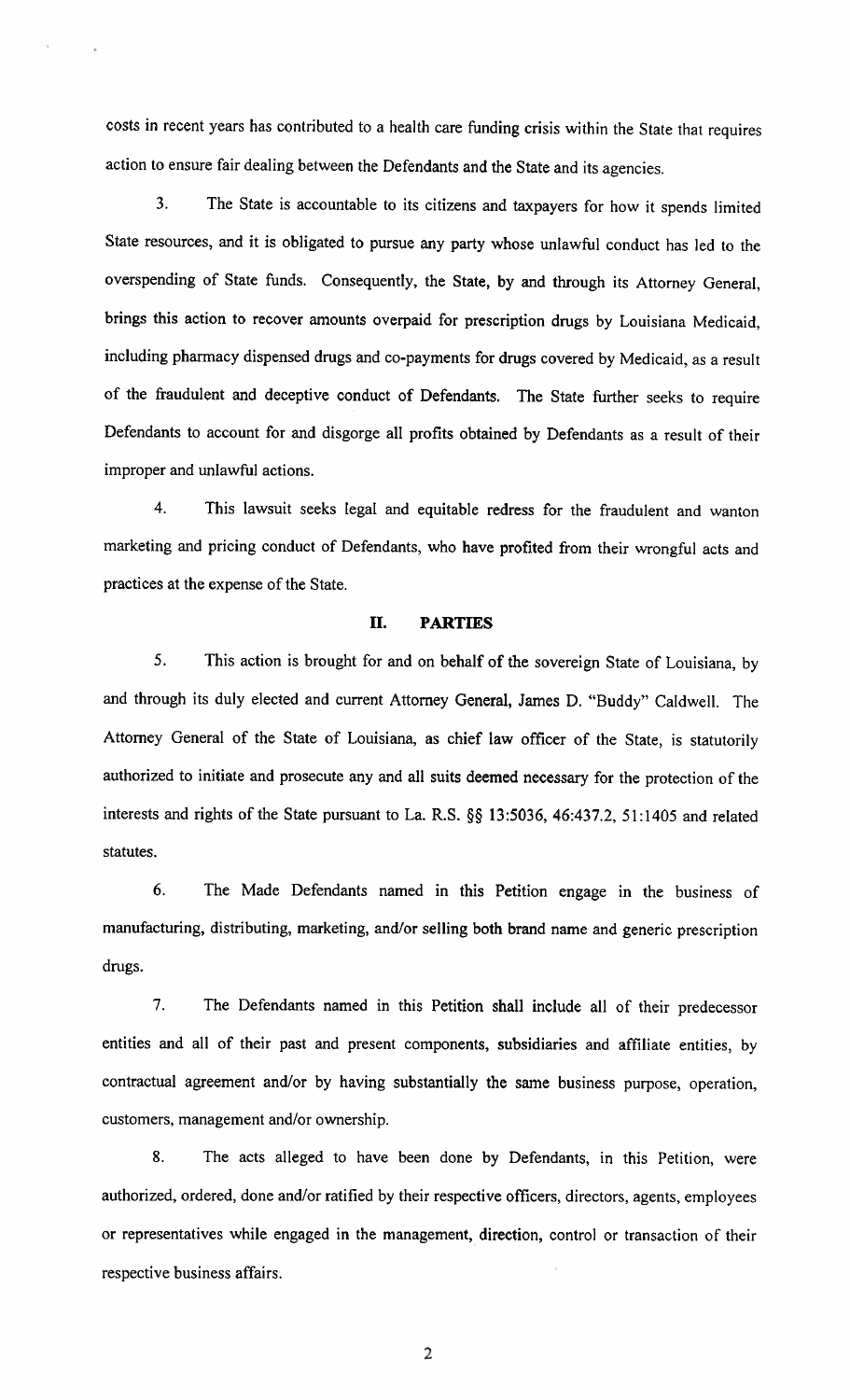# Defendant Abbott

9. Defendant Abbott Laboratories, Inc. ("Abbott") is <sup>a</sup> Delaware corporation with its principal place of business located at 100 Abbott Park Road, Abbott Park, IL 60064. Ross Products is <sup>a</sup> division of Abbott. Abbott is engaged in the business of manufacturing, distributing, marketing, and/or selling prescription drugs that are reimbursed by state Medicaid agencies nationwide.

#### The Baxter Defendants

10. Defendant Baxter International, Inc. ("Baxter International") is a Delaware corporation with its principal place of business located at One Baxter Parkway, Deerfield, IL 60015-4633. Defendant Baxter Healthcare Corporation ("Baxter Healthcare"), <sup>a</sup> subsidiary of Baxter International, Inc., is a Delaware corporation with its principal place of business located at One Baxter Parkway, Deerfield, IL 60015. Baxter International and Baxter Healthcare (collectively, the "Baxter Defendants") are diversified healthcare companies that individually, and/or in combination with one another, engage in the business of manufacturing, distributing, marketing, and/or selling prescription drugs that are reimbursed by state Medicaid agencies nationwide.

#### The Covidien Defendants

II. Defendant Covidien, Inc. ("Covidien") is <sup>a</sup> wholly owned subsidiary of foreign corporation, Covidien plc. Defendant Covidien is a Delaware corporation with its principal place of business located at <sup>15</sup> Hampshire Street, Mansfield, MA 02048. Mallinckrodt Brand Pharmaceuticals, Inc. ("Mallinckrodt"), <sup>a</sup> Delaware corporation, is also <sup>a</sup> U.S. subsidiary of Covidien plc, with its principal place of business located at 675 McDonnell Blvd., Hazelwood, MO 63042. Defendant Covidien and Defendant Mallinckrodt (collectively, the "Covidien Defendants") are corporations that individually, and/or in combination with one another, engage in the business of manufacturing, distributing, marketing, and/or selling prescription drugs that are reimbursed by state Medicaid agencies nationwide.

#### The Forest Defendants

12. Defendant Forest Laboratories, Inc. ("Forest") is a Delaware corporation with its principal place of business located at 909 Third Avenue, New York, NY 10022. Defendant Forest Pharmaceuticals, Inc. ("Forest Pharm"), <sup>a</sup> subsidiary of Forest, is <sup>a</sup> Delaware corporation with its principal place of business located at 13600 Shoreline Drive, St. Louis, MO 63045.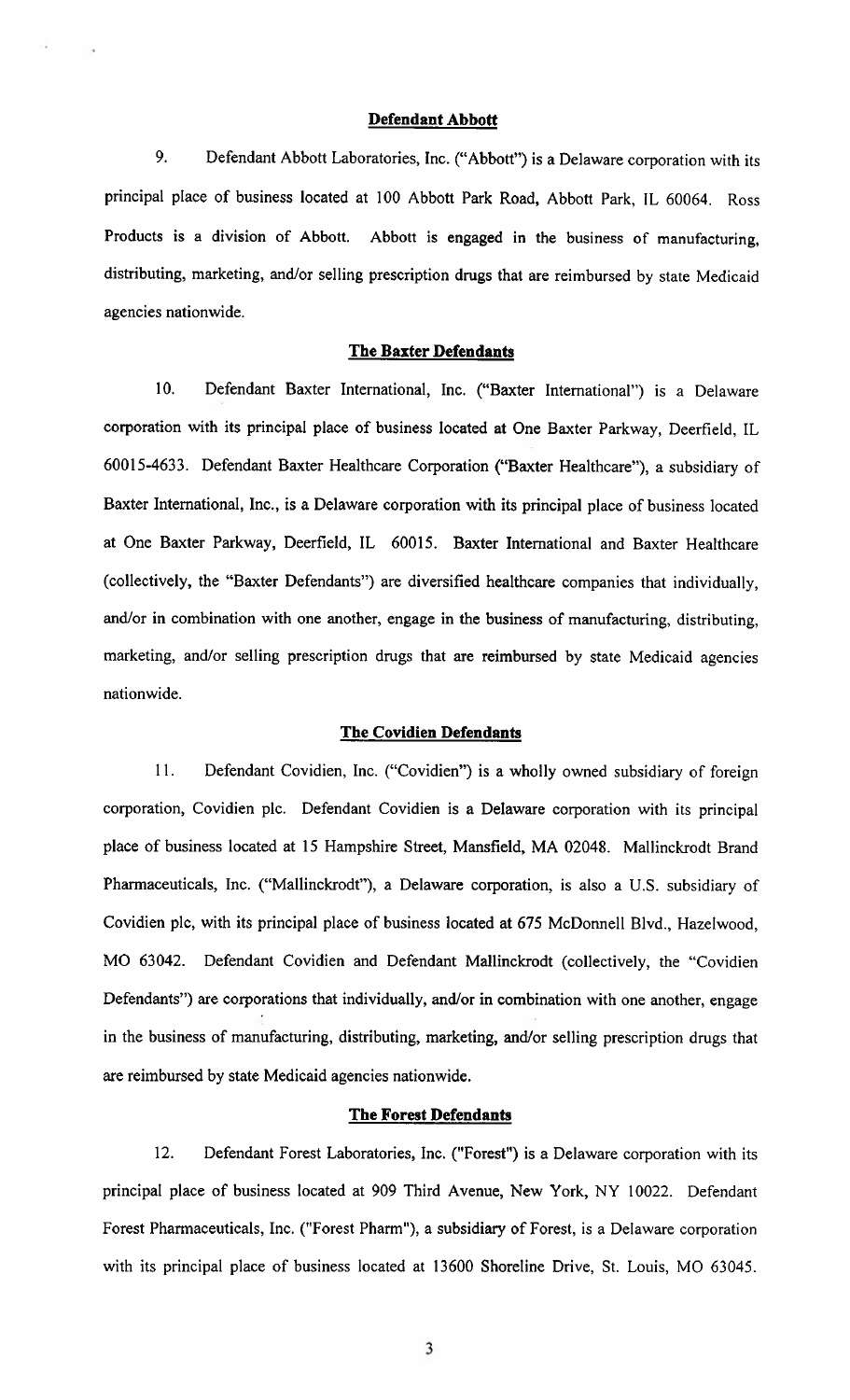Forest and Forest Pharm (collectively, the "Forest Defendants") are diversified healthcare companies that individually, and/or in combination with one another, engage in the business of manufacturing, marketing, distributing, and/or selling prescription drugs that are reimbursed by State Medicaid agencies nationwide.

# The King Defendants

13. Defendant King Pharmaceuticals, Inc. ("King") is <sup>a</sup> Tennessee corporation with its principal place of business located at 501 Fifth Street, Bristol, TN 37620. Defendant Monarch Pharmaceuticals, Inc. ("Monarch"), a subsidiary of King, is a Tennessee corporation with its principal place of business located at 501 Fifth Street, Bristol, TN 37620. King and Monarch (collectively, the "King Defendants') are diversified healthcare companies that individually, and/or in combination with one another, engage in the business of manufacturing, distributing, marketing, and/or selling prescription drugs that are reimbursed by state Medicaid agencies nationwide.

#### Defendant Lupin

14. Defendant Lupin Pharmaceuticals, Inc. ("Lupin") is <sup>a</sup> subsidiary of foreign corporation, Lupin Ltd. Defendant Lupin is a Virginia corporation with its principal place of business located at Harborplace Tower, 111 South Calvert Street, 21<sup>st</sup> Floor, Baltimore, MD 21202. Defendant Lupin is engaged in the business of manufacturing, distributing, marketing, and/or selling prescription drugs that are reimbursed by state Medicaid agencies nationwide.

# The Ranbaxy Defendants

15. Defendant Ranbaxy Pharmaceuticals Inc. ("RPI"), <sup>a</sup> subsidiary of Defendant Ranbaxy Laboratories Limited ("RLL"), is <sup>a</sup> New Jersey Corporation with its principal place of business located at 600 College Road East, Suite 2100 Princeton, NJ, 08540. Defendant Ranbaxy Laboratories Inc. ("RLI") is also <sup>a</sup> subsidiary of Defendant RLL. RLL is the branded prescription division in the United States. RPI, RU, and RLL are collectively known as the "Ranbaxy Defendants." The Ranbaxy Defendants are engaged in the business of manufacturing, distributing, marketing, and/or selling prescription drugs that are reimbursed by state Medicaid agencies nationwide.

# Defendant TAP Pharmaceutical

16. Defendant TAP Pharmaceutical Products, Inc. ("TAP"), <sup>a</sup> joint venture between Abbott Laboratories and Takeda Chemical Industries, Ltd., of Osaka, Japan, is <sup>a</sup> Delaware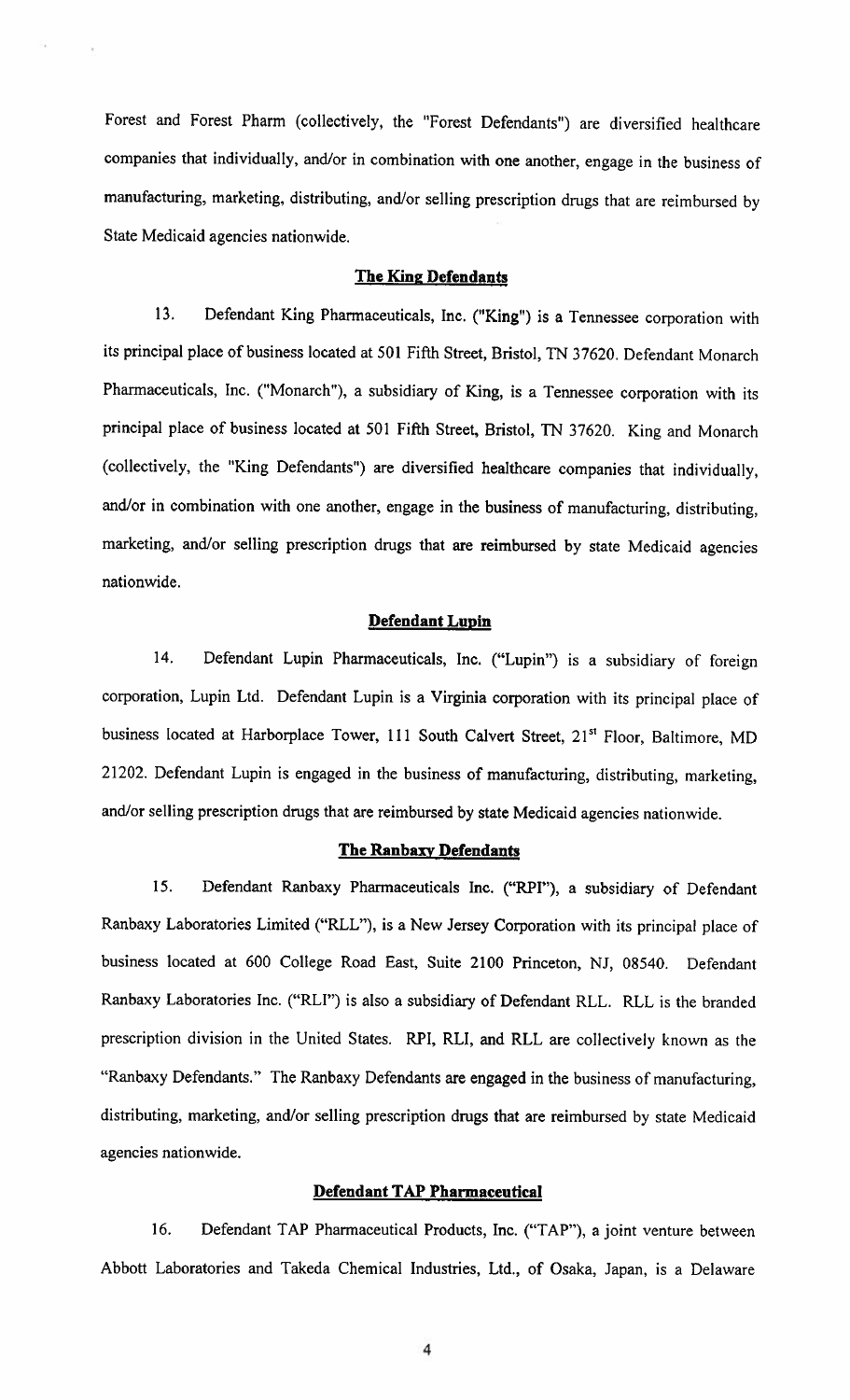corporation with its principal place of business located at 675 North Field Drive, Lake Forest, IL 60045. Defendant TAP is engaged in the business of manufacturing, distributing, marketing, and/or selling prescription drugs that are reimbursed by state Medicaid agencies nationwide.

#### Defendant URL

17. Defendant United Research Laboratories, Inc. ("URL") is <sup>a</sup> Pennsylvania corporation with its principal corporate office located 1100 Orthodox Street, Philadelphia, PA 19124. Defendant URL is engaged in the business of manufacturing, distributing, marketing, and/or selling prescription drugs that are reimbursed by state Medicaid agencies nationwide.

#### The Watson Defendants

18. Defendant Watson Pharmaceuticals, Inc. ("Watson") is a Nevada corporation with its principal place of business located at 311 Bonnie Circle, Corona, CA 92880. Defendant Watson Laboratories, Inc., ("Watson Labs"), <sup>a</sup> subsidiary of Watson, is <sup>a</sup> Nevada corporation with its principal place of business located at 311 Bonnie Circle, Corona, CA 92880. Defendant Watson Pharma, Inc. ("Watson Pharma"), <sup>a</sup> subsidiary of Watson since 2000, is <sup>a</sup> Delaware corporation with its principal place of business located at 311 Bonnie Circle, Corona, CA 92880. Watson, Watson Labs, and Watson Pharma (collectively, the "Watson Defendants") are diversified healthcare companies that individually, and/or in combination with one another, engage in the business of manufacturing, distributing, marketing, and/or selling prescription drugs that are reimbursed by state Medicaid agencies nationwide.

# III. JURISDICTION AND VENUE

19. This Court has jurisdiction over the State's claims as they involve claims arising exclusively under Louisiana law.

20. The State of Louisiana asserts no claims governed by Federal statutory law or Federal common law, as all claims asserted herein are exclusively state law claims for relief. The State of Louisiana makes no claims that would give rise to federal jurisdiction, nor does the alignment of the named parties create federal jurisdiction.

21. This Court has personal jurisdiction over each Defendant pursuant to La. C.C.P. Art. 6, La. R.S. §§ 13:3201, 51:1407(a), 51:1418 and related statutes because each Defendant engages in consumer transactions within the State of Louisiana, purposefully directs and/or directed its actions toward the State of Louisiana, and/or has the requisite minimum contacts with the State of Louisiana necessary to permit the Court to exercise jurisdiction.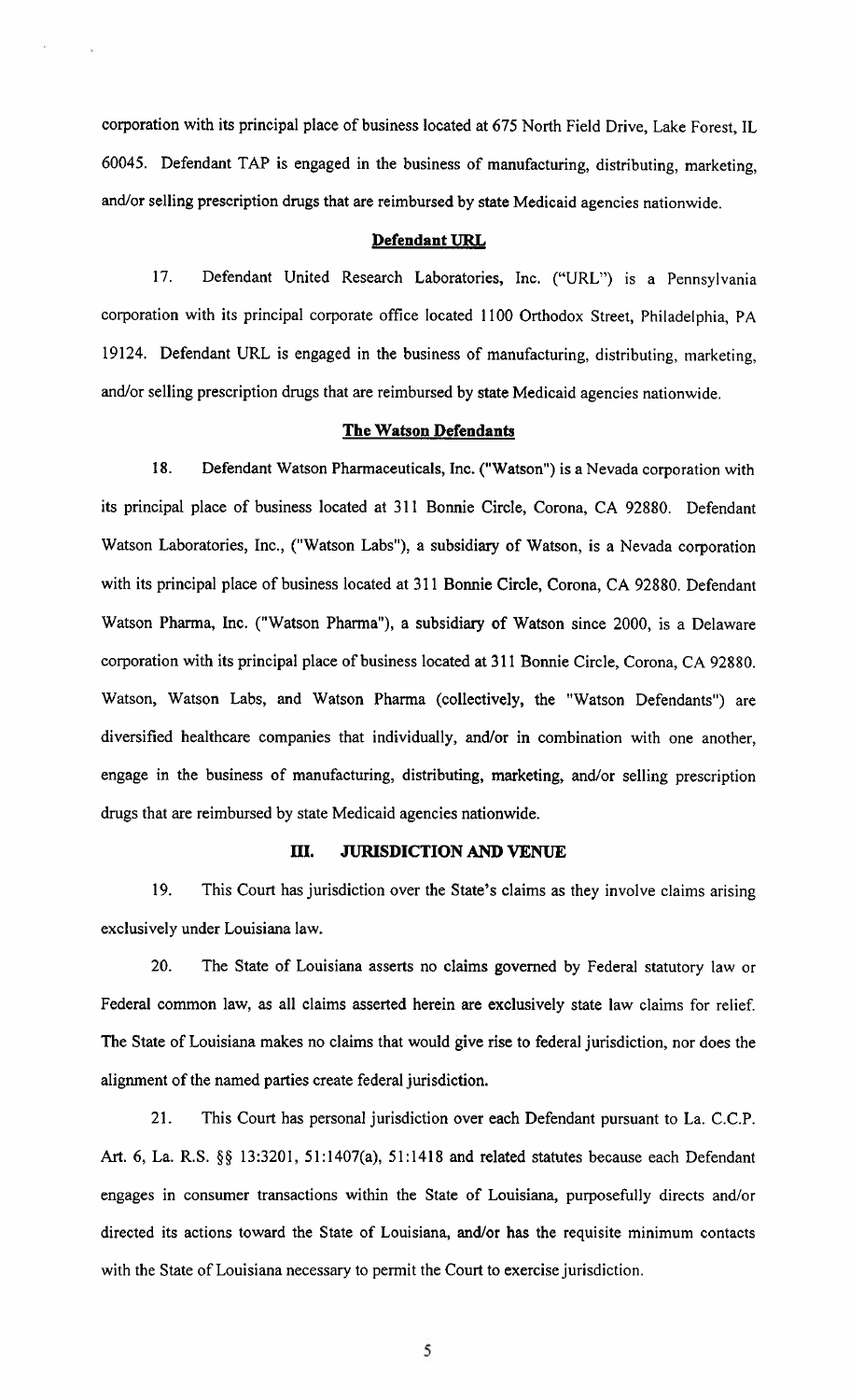22. Venue is proper in this judicial district pursuant to the Louisiana Code of Civil Procedure; La. R.S.  $\S\S 46:437.8$ ,  $46:438.5(B)(4)$ ,  $51:1407$  and related statutes. Further, the State pays reimbursement through its Medicaid agency for prescription drugs dispensed in this Parish and throughout the State. The events giving rise to the claims herein arose, in substantial part, in this Parish.

# IV. STATEMENT OF THE FACTS

23. The Louisiana Medicaid program is a state-administered program with federal matching funds which pays for medical care, including prescription drug benefits, for Louisiana's low-income and disabled citizens. Louisiana Medicaid currently covers approximately 1,200,000 individuals. Prescription drug benefits represent approximately 15% of Louisiana Medicaid's annual budget. Since 1991, the total annual cost of pharmacy-dispensed prescription drugs to Louisiana Medicaid has increased exponentially. Today, the total annual costs are approximately \$850 million.

24. Louisiana Medicaid reimburses medical providers, including physicians and pharmacists, for drugs prescribed for, and dispensed to, Louisiana Medicaid recipients pursuant to statutory and administrative formulas.

25. Reimbursement for pharmacy-dispensed prescription drugs under the Louisiana Medicaid program is based on information supplied by Defendants to industry reporting services. This information includes the following price indices: (i) Wholesale Acquisition Cost (hereinafter "WAC"), which represents the price from the manufacturer to the wholesaler for prescription drugs; (ii) Average Wholesale Price (hereinafter "AWP"), which represents the price from the wholesaler or manufacturer to the pharmacy for prescription drugs; and on occasion (prior to 2003) (iii) Direct Price, which represents the price charged by drug manufacturers to non-wholesaler customers for prescription drugs. At all times relevant to this action, Defendants were aware of the State of Louisiana's Medicaid drug reimbursement formulas and procedures for pharmacy-dispensed drugs.

#### a. Defendants' Reporting of Inflated Pricing Information

26. Defendants knowingly, willfully, wantonly, and/or intentionally provided or caused to be provided false and inflated AWP, WAC, and/or Direct Price information for their drugs to various nationally known drug industry reporting services, including First Data Bank  $(a/k/a)$  Blue Book), Medical Economics, Inc.  $(a/k/a)$  Red Book), and Medispan. These reporting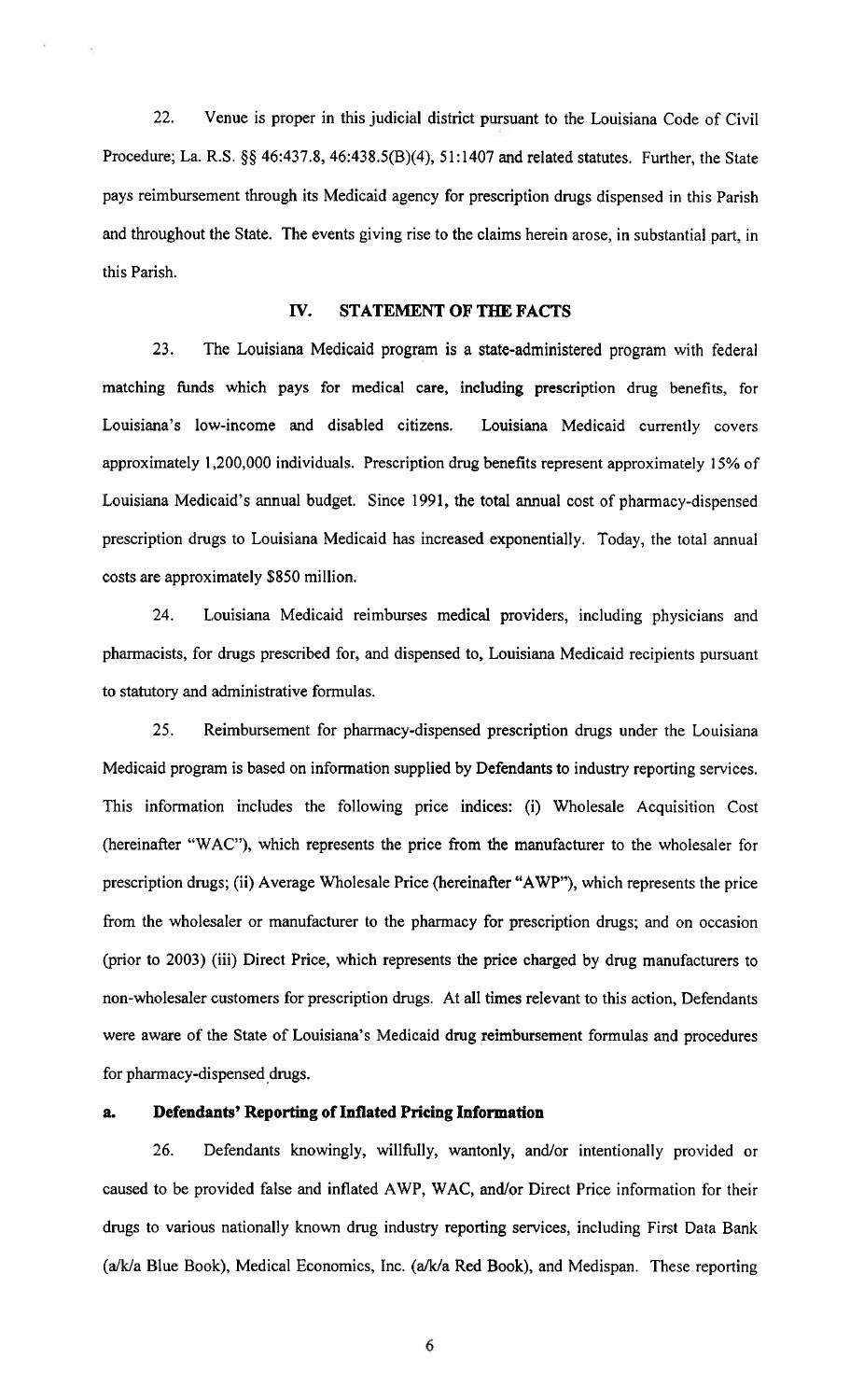services published the pricing information to various reimbursers, such as the State of Louisiana's Medicaid agency, who have contracted to receive the information (either in electronic or hard copy form) as a basis to providing reimbursement to those medical or pharmacy providers who dispense prescription drugs to patients.

27. The State of Louisiana's Medicaid agency utilized the Defendants' published AWP, WAC, and Direct Price information from First Data Bank and Medical Economics, Inc. The information from First Data Bank was and is used by the State with respect to reimbursement for pharmacy-dispensed drugs. At all relevant times to this action, the State's Medicaid agency relied upon the artificially inflated AWP, WAC, and/or Direct Price provided by Defendants to the industry reporting services in determining the amount at which the State must reimburse providers.

28. Defendants knew that the false and deceptive inflation of AWP, WAC, and/or Direct Price for their drugs would cause the State's Medicaid agency to pay excessive amounts for these drugs. Defendants' inflated AWPs, WACs, and Direct Prices greatly exceeded the actual prices at which they sold their drugs to retailers (physicians, hospitals, and pharmacies) and wholesalers. Defendants' reported AWPs, WACs, and/or Direct Prices were false and misleading and bore no relation to any price, much less a wholesale or actual sales price.

29. Defendants knowingly, willfully, wantonly, and/or intentionally concealed the true AWP, WAC, and/or Direct Price information for their respective drugs from the State's Medicaid agency. Each Defendant knows its own AWP, WAC, and Direct Price that it reports to the industry reporting services for use by the different state Medicaid agencies. Each Defendant also knows whether the prices it reports to the reporting services accurately and truthfully represent the actual prices, as reflected by market experience and conditions.

30. Unless governmental or industry surveys, lawsuits, or criminal or regulatory investigations publicly reveal the true AWP, WAC, and/or Direct Price for a particular drug at issue, the State of Louisiana's Medicaid agency, like other state Medicaid agencies, is not privy to the actual market prices which it can then compare against the reported prices. Defendants have concealed true market pricing information from the State for the purpose of avoiding detection of the fraudulent scheme described herein.

31. Defendants used undisclosed discounts, rebates and other inducements which had the effect of lowering the actual wholesale or sales prices charged to their customers as

 $\overline{\phantom{a}}$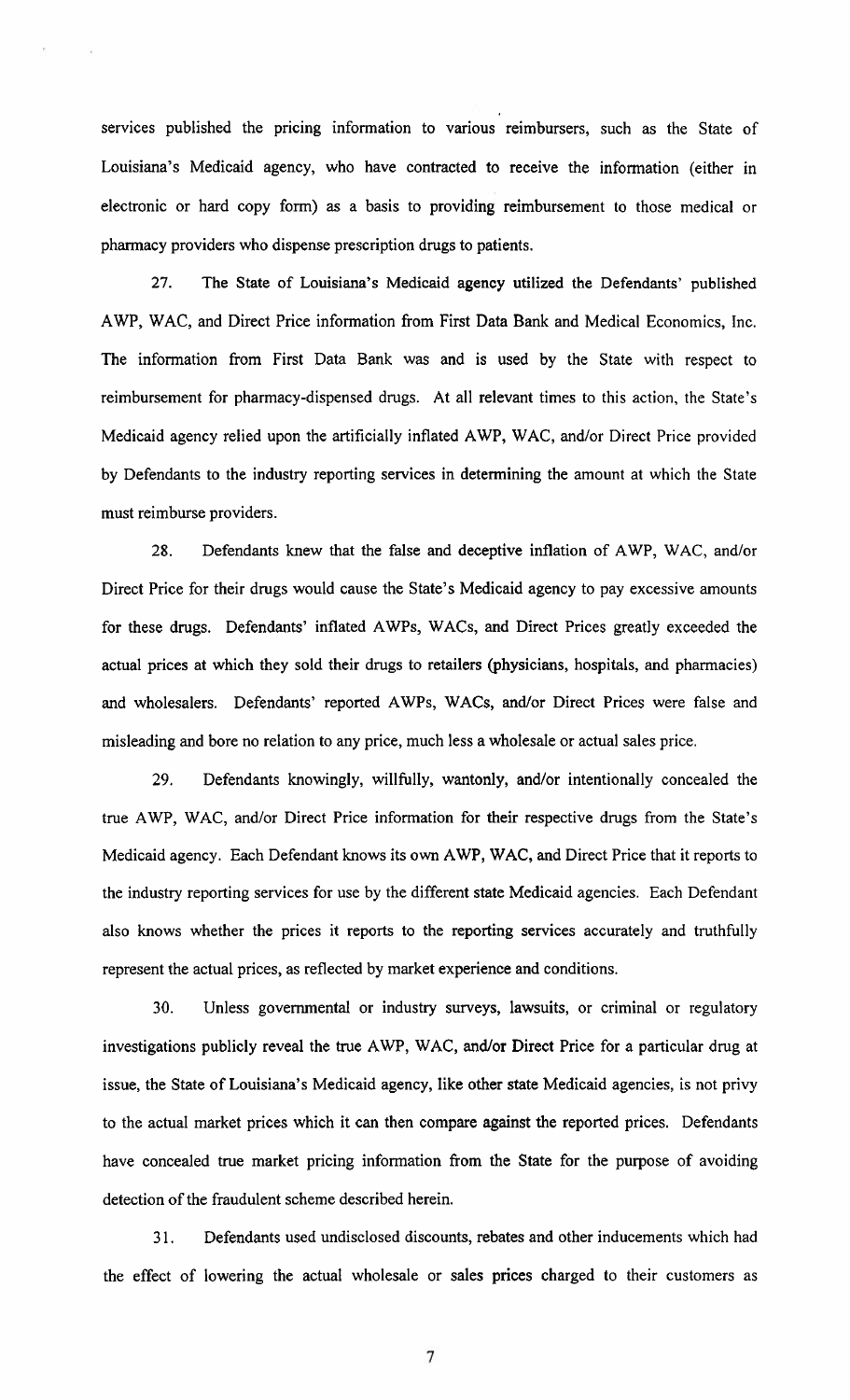compared to the reported prices. In addition, Defendants employed secret agreements to conceal the lowest prices charged for their pharmaceutical products. As a result of these concealed inducements, Defendants have prevented third parties, including the State's Medicaid agency, from determining the true prices charged to their customers.

# b. Defendants' Marketing of the "Spread"

32. Defendants refer to the difference between the reported AWP and WAC, on the one hand, and the actual price of a drug, on the other, as the "spread" or alternatively, the "return to practice" or "return on investment." Defendants knowingly and intentionally created <sup>a</sup> "spread" for their drugs and used that "spread" to increase their sales and market share of these drugs, thereby increasing their profits.

33. Defendants induced physicians, pharmacies, and pharmacy chain stores to purchase their drugs, rather than their competitors' drugs, by persuading them that the larger "spread" would allow the physicians and pharmacies to receive more money, and make more of a profit, through reimbursement at the expense of the State.

34. Defendants manipulated and controlled the size of the "spread" on their drugs by both increasing their reported AWPs, WACs, and Direct Prices and decreasing their actual prices to wholesalers and providers over time.

35. In addition to manipulating the reported AWP, WAC, and/or Direct Price, Defendants used free goods, educational grants and other incentives to induce providers to purchase their drugs, all of which lowered the actual prices of the Defendants' drugs, resulting in increased profits for providers, as well as increased market share and profits for Defendants, all at the expense of the State.

36. The unfair, fraudulent, wanton, and deceptive practices engaged in by the Defendants in creating and reporting, or causing to be reported, false and inflated AWP, WAC, and/or Direct Price information for their drugs, or otherwise concealing actual pricing information, and marketing the "spread" on their drugs as an inducement to providers to utilize Defendants' drugs, has resulted in the State paying millions of dollars in excess Medicaid payments, while at the same time enriching Defendants with excessive, unjust and illegal profits.

#### c. Other Lawsuits, Settlements, Government Investigations, and Criminal Proceedings

37. The State's Petition was not drafted in <sup>a</sup> vacuum. Each family of Defendants in this case has been sued for the same or similar Medicaid drug pricing fraud scheme in one or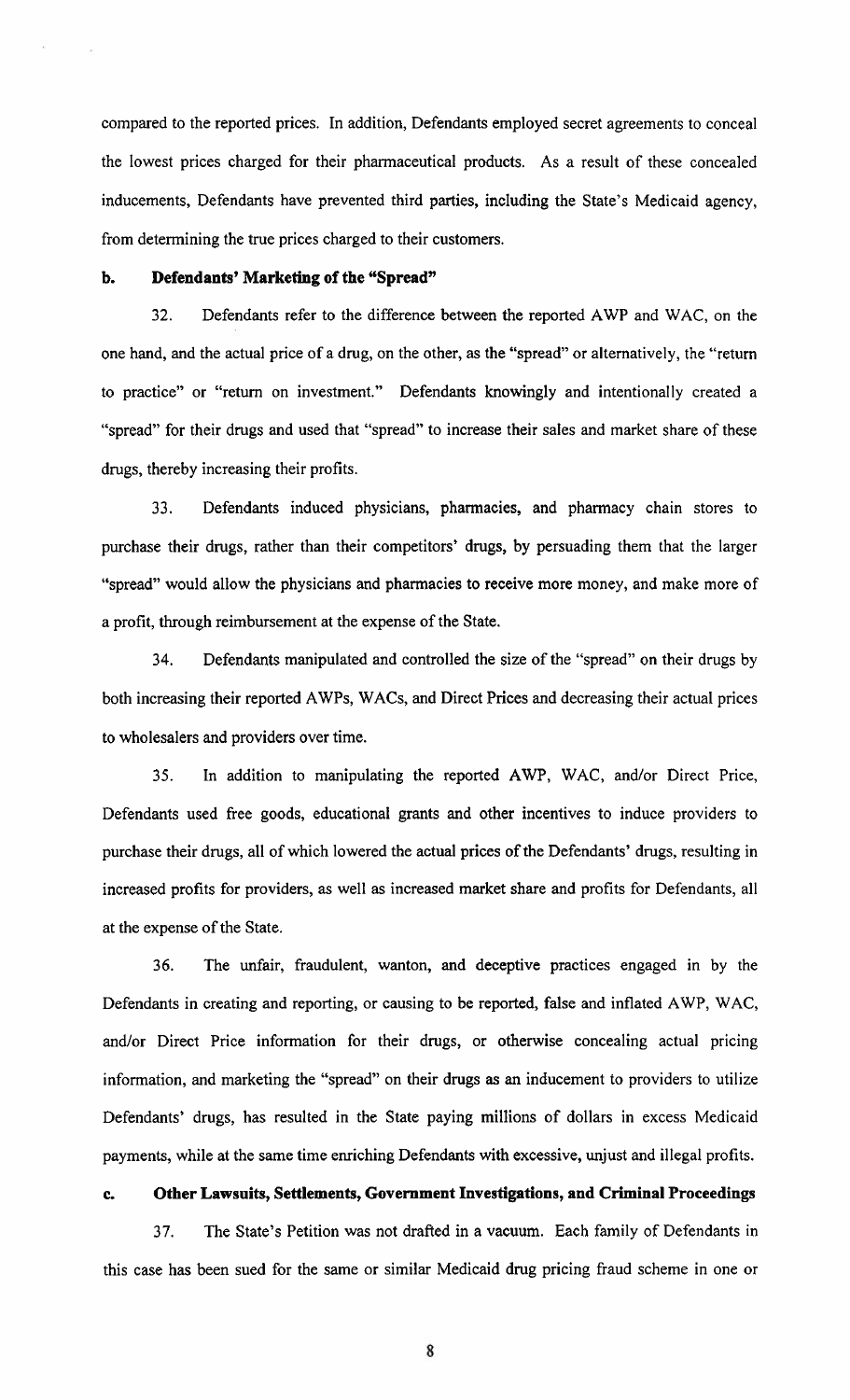more of at least twenty other states.<sup>1</sup> A number of the Defendants have also been sued for related conduct in one or more of the numerous pending federal actions. $<sup>2</sup>$ </sup>

38. Published opinions and other public record documents generated during the course of the parallel state and federal litigation reveal that these Defendants reported fraudulent AWPs and/or other pricing information for selected drugs that bore no relationship whatsoever to the price at which those drugs were actually being sold to pharmacies and providers. For example, <sup>a</sup> majority of the Defendants and drugs referenced above have been made the subject of an action in New York alleging a fraudulent AWP pricing scheme.<sup>3</sup> In that suit, New York City (which pays 25% of Medicaid costs for its residents) sets forth, for each of the manufacturers and drugs at issue, the inflated AWP reported to industry reporting services by the Defendants and the estimated true AWP which should have been reported. Depending on the drug in question, New York City alleges that, in some instances, the reported price is over <sup>8</sup> times the true price. New York City's reimbursement methodology, similar to the State of Louisiana's, is based upon the AWP reported by the manufacturers to the same reporting services upon which the State of Louisiana's Medicaid agency relies. Because the reported AWPs and, correspondingly, the true AWPs, are national (not regional) in scope, New York City's experience likely parallels with that of the State of Louisiana's and lends obvious support to the State's allegations herein. The other state lawsuits, dealing with many of the same Defendants and drugs at issue in the State of Louisiana, also lend corroborative support.

39. Federal criminal actions have been instituted against several drug manufacturers.<sup>4</sup> As part of several criminal proceedings, various drug companies that manufacture drugs at issue in this lawsuit, pled guilty to and/or agreed to settle criminal charges of having engaged in unlawful marketing and sales practices with respect to certain of their prescription drugs reimbursed under federal programs, such as Medicare, and state programs, such as Medicaid. These Defendants paid record fines and civil penalties for this admittedly wrongful conduct.

Lawsuits have been filed by the States of Alabama, Alaska, California, Florida, Hawaii, Iowa, Idaho, Illinois, Kansas, Kentucky, Massachusetts, Mississippi, Missouri, New York, Ohio, Pennsylvania, South Carolina, Texas, Utah, and Wisconsin.

<sup>&</sup>lt;sup>2</sup> Most of the lawsuits that assert claims for violations of federal law have been consolidated for pretrial purposes in multi-district federal litigation in Boston, Massachusetts. However, no federal claims are being asserted in this case.

 $3$  The City of New York v. Abbott Laboratories, Inc., 04-CV-06054, in the United States District Court for the Southern District of New York (August 4, 2004).

<sup>&</sup>lt;sup>4</sup> The criminal actions include: USA v. TAP Pharmaceutical Products, Inc., 1:01-cr-10354-WGY (D. Mass); USA v. AstraZeneca Pharmaceuticals, LP, 1:03-cr-00055 (D. Del.); and USA v. Bayer Corp., 1:03-cr-10118-RGS (D. Mass.).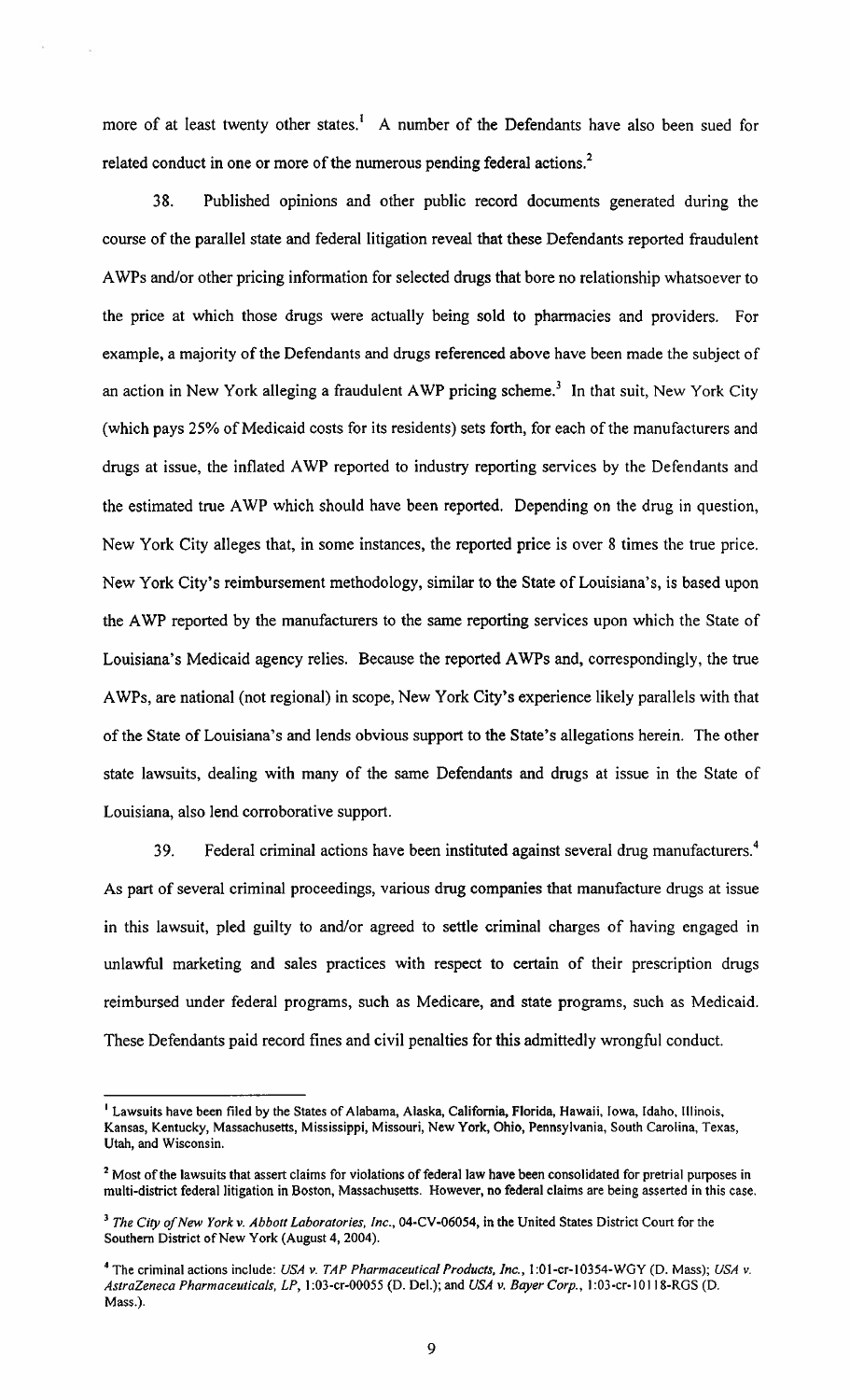40. The guilty pleas, settlements, and admissions of fault by the criminal defendants implicate some of the Defendants herein, in what is becoming to be known as <sup>a</sup> far-reaching and widespread scheme in the pharmaceutical industry to unlawfully increase market share and profits for their products. For example, in early 2001, Bayer agreed to settle the federal criminal investigation into Bayer's marketing and sales practices, with respect to KOaTE® and Kogenate®, by paying \$14 million to the federal and state governments. The Government had alleged that Bayer set and reported AWPs for the drugs at levels far higher than the actual acquisition costs of the products. Then, in 2003, Bayer agreed to plead guilty to federal criminal charges and paid fines and civil penalties totaling over \$257 million for, among other things, illegally relabeling its drugs Cipro® and Adalat CC® in order to circumvent the Medicaid Rebate Program, thus defrauding the state Medicaid programs of millions of dollars in rebate payments.

41. In October 2001, Defendant TAP, in order to resolve federal criminal charges, agreed to plead guilty to federal criminal and civil fraud charges for, among other things, conspiring to violate the Prescription Drug Marketing Act ("PDMA") by providing free samples of Lupron® to medical providers "knowing and expecting" that these medical providers would charge patients for such free samples. TAP agreed to pay over \$875 million in fines and civil penalties to the federal government and the fifty (50) states.

42. In June 2003, certain of the AstraZeneca drug companies agreed to plead guilty to criminal charges similar to those brought against TAP. In particular, the AstraZeneca companies pled guilty to federal criminal and civil fraud charges for, among other things, conspiring to violate the PDMA by providing free samples of Zoladex® to medical providers "knowing and expecting" that those medical providers would charge patients for such free samples and illegally bill those free samples to state Medicaid programs. The AstraZeneca drug companies were also charged with knowingly and willfully offering and paying illegal remuneration to physicians by marketing a "Return-to-Practice" program to induce orders to purchase Zoladex®. The Returnto-Practice program consisted of inflating the AWP used by Medicaid for reimbursement of the drug, deeply discounting the price paid by physicians for the drug, and marketing the spread between the AWP and the discounted price to physicians. The AWP was set at levels far higher than the majority of its physician customers actually paid for the drug. In resolution of these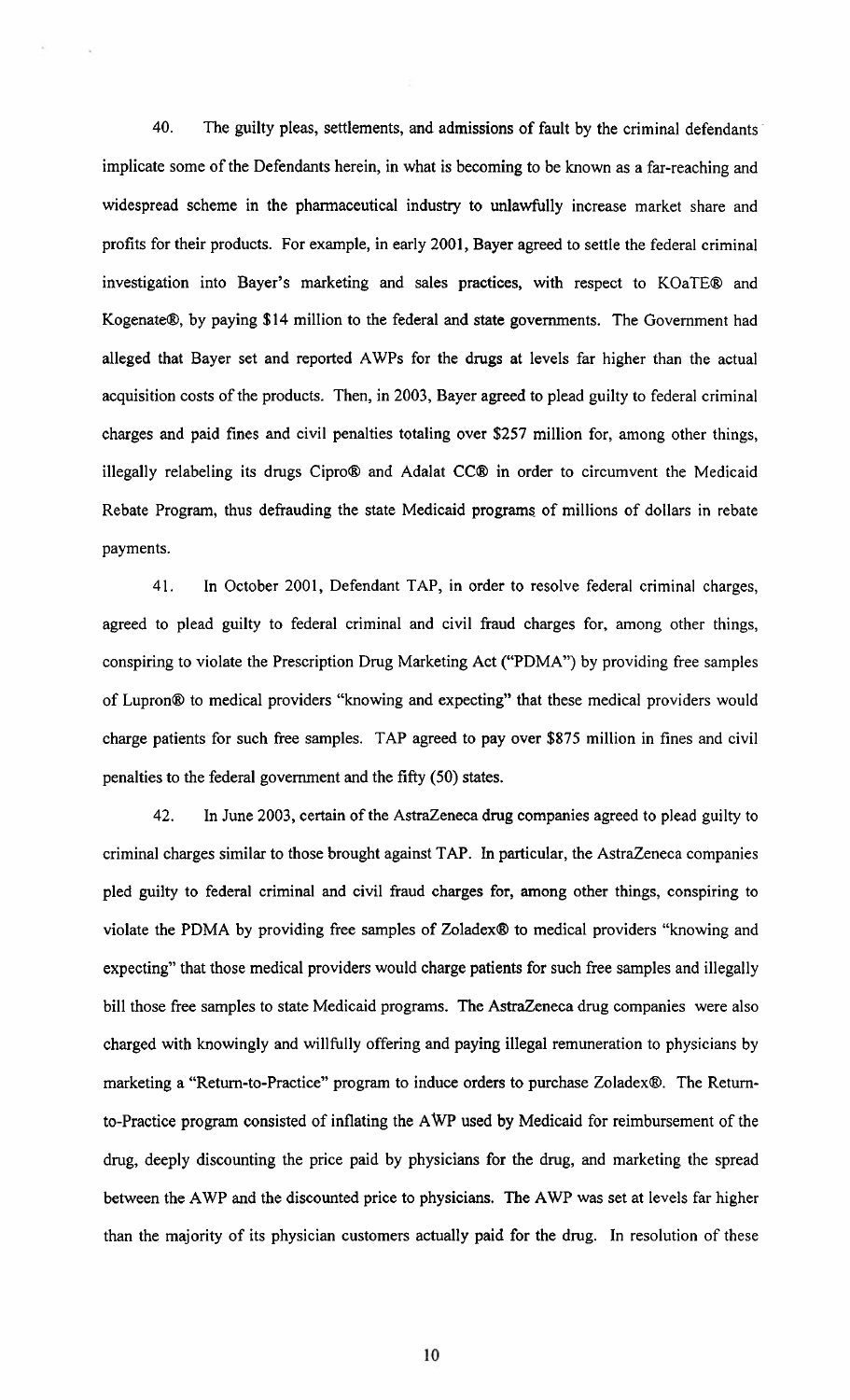charges, the AstraZeneca companies paid almost \$355 million in damages and fines to the federal and state governments.

43. In 2004, Schering-Plough Corporation agreed to settle criminal and civil charges relating to the best price reporting of Claritin®. Schering Plough paid \$293 million to the federal and state governments to resolve its civil and administrative liabilities.

44. While a portion of the federal settlement proceeds from the above-described cases has been returned, Louisiana has not been compensated fully for its losses from the wrongful conduct that these guilty pleas or civil settlements evidence.<sup>5</sup>

45. Government investigations by Congress, the General Accounting Office ("GAO"), Health and Human Services, and the Department of Justice ("DOJ") have also revealed fraudulent drug pricing schemes by various Defendants. For example, according to Representative Pete Stark of the U.S. Rouse Ways and Means Committee, Abbott has engaged in a price manipulation scheme through inflated representations regarding AWPs and Direct Prices. Representative Stark has stated that "Abbott has intentionally reported inflated prices and has engaged in other improper business practices in order to cause its customers to receive windfall profits from . . . Medicaid . . . for the express purpose of expanding sales and increasing market share  $\ldots$  This was achieved by arranging financial benefits or inducements that influenced the decisions of health care providers submitting . . . Medicaid claims." The U.S. Department of Justice has documented at least 81 instances in which Abbott's reported AWPs were substantially higher than the actual wholesale prices paid by wholesalers. Indeed, the federal government's investigation revealed that Abbott created spreads of more than 20,000 percent through the reporting of false and misleading average wholesale prices.

46. Generic or multi-source drug manufacturers are aware of the AWPs reported by their competitors and of the actual sales price of their generic competitors' products. Generic drug manufacturers manipulate their own AWPs in order to gain or maintain a competitive advantage in the market for their generic products. The natural and expected result is that multisource drugs have some of the highest spreads of any drugs, sometimes resulting in an AWP exceeding actual costs by over 50,000%. A couple of examples collected by the DOJ are set forth below:

|           |                   | DOJ Determined           |                   |
|-----------|-------------------|--------------------------|-------------------|
| Defendant | Multi-source Drug | RedBook AWP   Actual AWP | Percentage Spread |
|           |                   |                          |                   |

 $<sup>5</sup>$  None of the settlements described herein operate as a bar to any of the claims made in this Petition.</sup>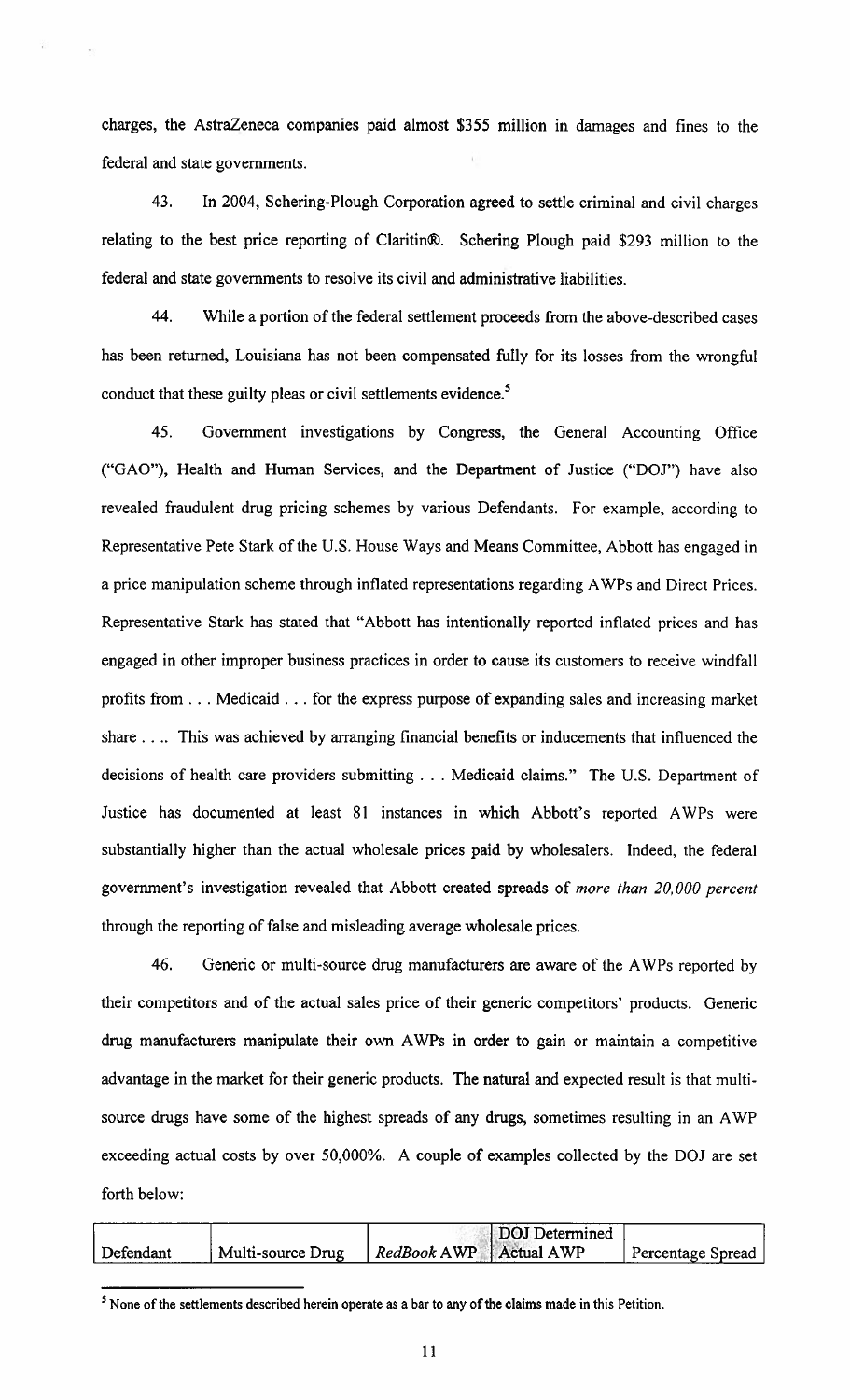|           |                   |                               | DOJ Determined |                   |
|-----------|-------------------|-------------------------------|----------------|-------------------|
| Defendant | Multi-source Drug | RedBook AWP <b>Actual AWP</b> |                | Percentage Spread |
| Baxter*   | Dextrose          | \$928.51                      | 2.25           | 41,167%           |
| Baxter*   | Sodium Chloride   | \$928.51                      | 1.71           | 54,199%           |

47. Some of the conduct described herein goes back over 10 years prior to the filing of this Petition. As explained above, however, the nature and extent of the fraudulent scheme were not known to the State, because information concerning the true prices which should have been reported to the reporting services was concealed and not publicly available. It has only been through recent regulatory investigations, criminal actions, and civil actions that the impact of the fraudulent scheme on the State has been indicated or revealed. Even today, the true market prices for many of the drugs in question for the entfre time period at issue are not known by the State.

48. Additionally, it would be impractical, if not impossible, to list in this Petition, for the entire time period that the inflated pricing scheme has been in effect, the true market price as compared to the reported price for each drug in question. It is not unusual for a drug manufacturer to report fluctuating prices for a particular drug on multiple occasions within a particular year, month, week, or even day. To display pricing reports for all of the Defendants and all of the drugs in question over <sup>a</sup> ten-year-plus period would be <sup>a</sup> massive undertaking, and limitations of time and space do not permit that information, even if it were available, to be set forth in this pleading.

49. For purposes of specificity of pleading (particularly with respect to the fraud allegations), suffice it to say that Defendants are and have been on notice of the claims asserted herein as <sup>a</sup> result of the many investigations and actions undertaken around the country on this same subject. Indeed, each Defendant should know, without further allegation from the State, exactly how its reported prices compare to its true prices and whether it has engaged in an inflated pricing scheme regarding prescription drugs.

#### V. CAUSES OF ACTION

#### a. Violations of the State's Unfair Trade Practices and Consumer Protection Law

50. The State hereby repeats, incorporates by reference and realleges each and every allegation set forth above in this Petition.

51. Defendants' reporting of a false and inflated AWP, WAC, and/or Direct Price for its prescription drugs, to consumers within the stream of commerce, knowing that the State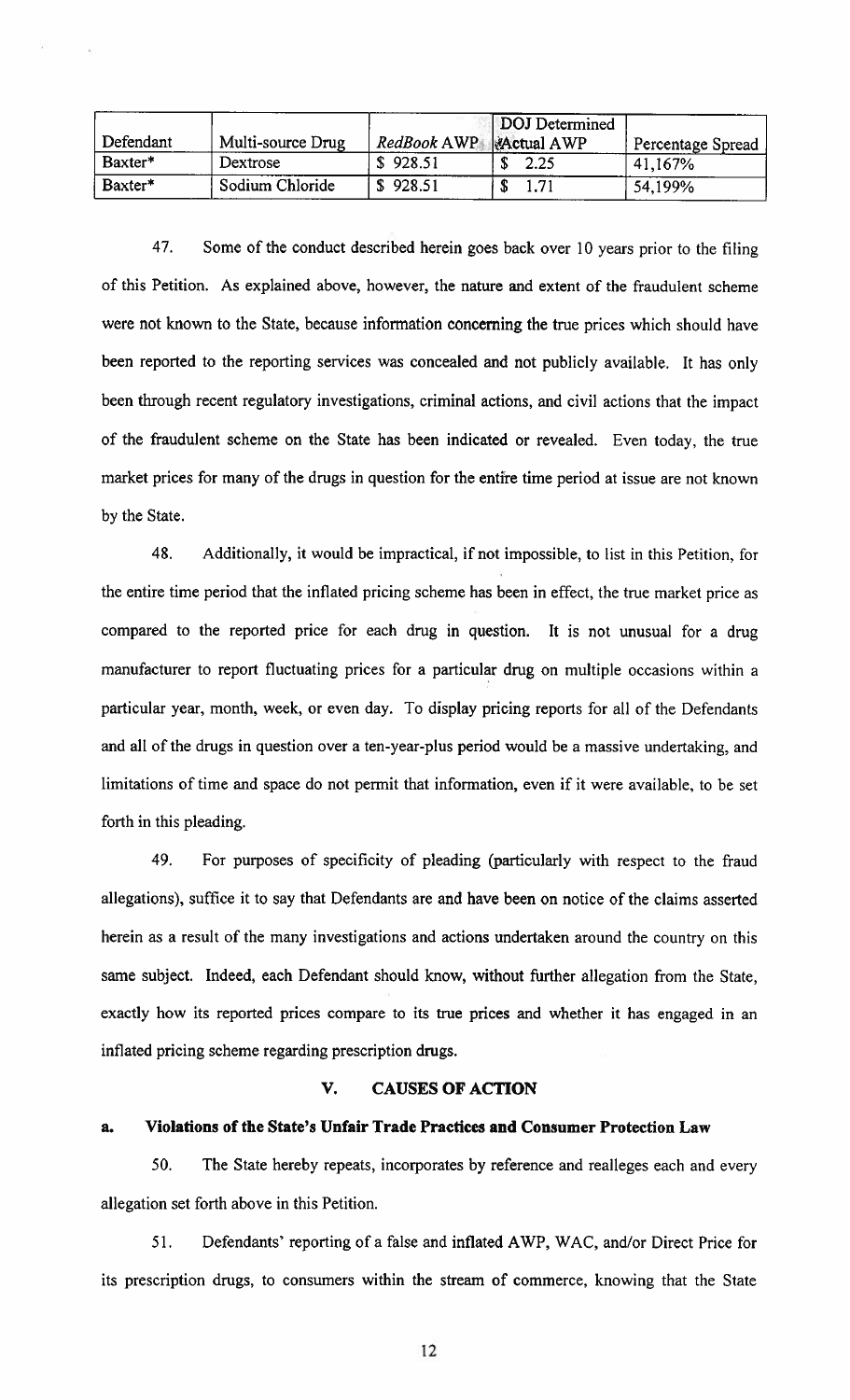would use them to calculate Medicaid reimbursement, constitutes unfair and deceptive practices in violation of the State's Unfair Trade Practices and Consumer Protection Law, La. R.S. § 51:1401, et seq.

- A. In the course of trade or commerce, Defendants intentionally, fraudulently, and deceitfully reported or caused to be reported artificially inflated prices, for the purpose and with the intent to induce the State to pay higher Medicaid reimbursements to pharmacies, resulting in larger market share and/or profits for Defendants, in violation of La. R.S. § 51:1405.
- B. Defendants knew or should have known that the State of Louisiana relied upon its reported prices in making reimbursement payments for prescription drugs. Therefore, there existed at all relevant times, a duty owed to the State and its Medicaid agency, by Defendants, not to mislead the State when voluntarily providing and/or reporting the prices of its drugs.
- C. Defendants' unfair and deceptive practices, as outlined above, are immoral, unethical, oppressive and offensive to established public policy. Furthermore, Defendants' actions will continue to have <sup>a</sup> direct impact upon the public interest, as said actions and deceptive practices have potential for repetition.
- D. As the actual and proximate result of Defendants' unfair and deceptive practices, the State has suffered actual damages by paying grossly excessive amounts for prescription drugs.
- E. In addition to actual damages pursuant to La. R.S. § 51:1408, the State is entitled to the civil penalties prescribed in La. R.S. § 51:1407 and related sections, since Defendants willfully engaged in unfair and deceptive acts and/or practices with the intent to defraud the State.

# b. Violations of the State's Medical Assistance Programs Integrity Law

52. The State hereby repeats, incorporates by reference and realleges each and every allegation set forth above in this Petition.

53. Defendants' reporting of <sup>a</sup> false and inflated AWP, WAC, and/or Direct Price for its prescription drugs, for purposes of obtaining excessive Medicaid reimbursements for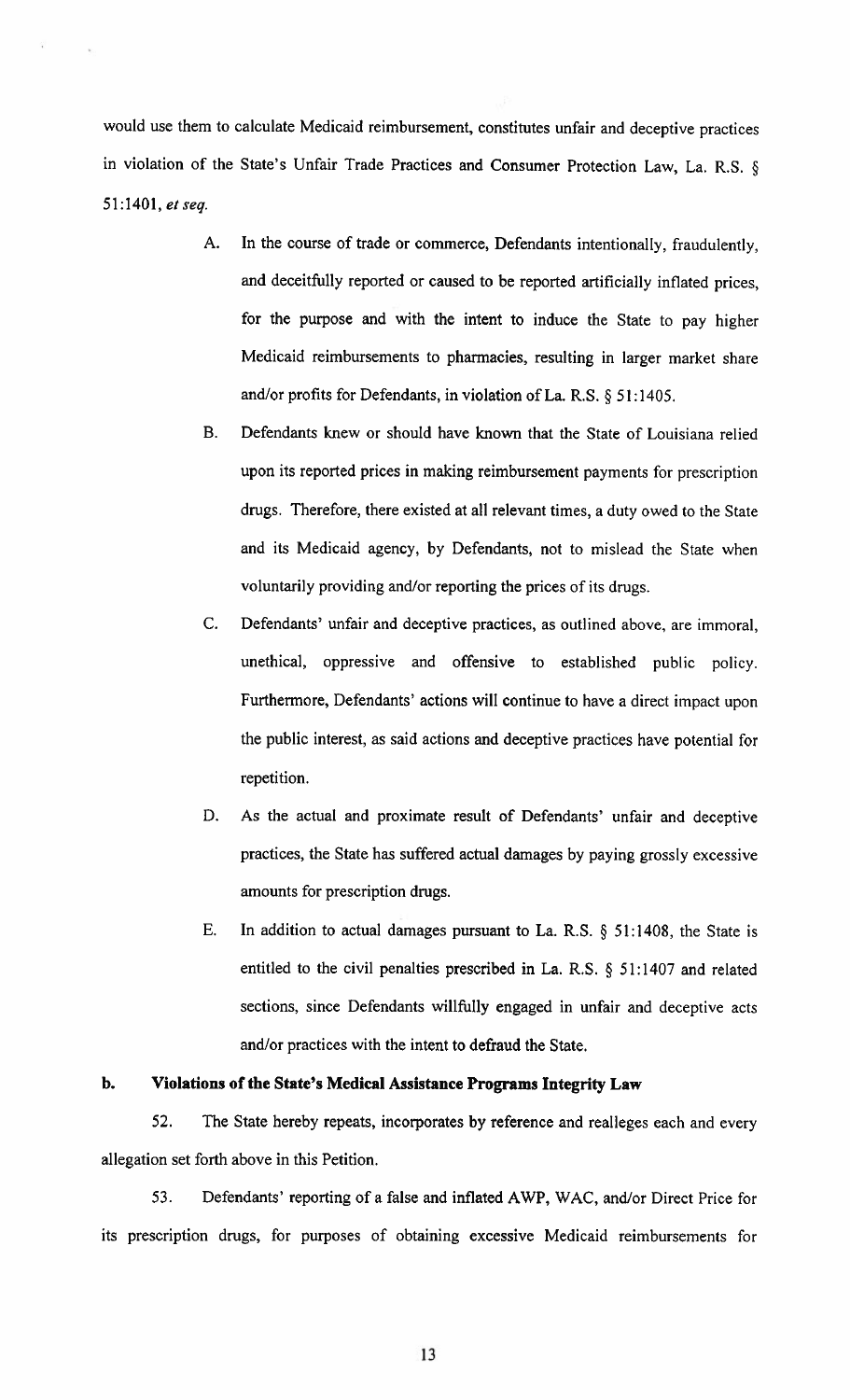providers in return for an increase in market share, constitutes <sup>a</sup> violation of the State's Medical Assistance Programs Integrity Law, La. R.S. § 46:437.1, et seq.

- A. By knowingly and willfully providing and/or publishing artificially inflated prescription drug prices, thereby causing a resulting difference or "spread" between the actual prices of the drugs and the false and inflated prices of the drugs, and directly or indirectly offering that "spread" to providers as a form of kickback or bribe "[i]n return for purchasing. . .or ordering. . . any good, supply, or service [of Defendants']. . . for which payment may be made. . . under the medical assistance programs," such as Medicaid, Defendants violated the State's prohibition against illegal remuneration pursuant to La. R.S. § 46:438.2(A)(2).
- B. By knowingly and willfully providing and/or publishing artificially inflated prescription drug prices, thereby causing a resulting difference or "spread" between the actual prices of the drugs and the false and inflated prices of the drugs, and directly or indirectly offering that "spread" as <sup>a</sup> form of kickback or bribe "[t]o <sup>a</sup> recipient of goods, services, or supplies. . . for which payment may be made. . . under the medical assistance programs," such as Medicaid, Defendants violated the State's prohibition against illegal remuneration pursuant to La. R.S.  $\S$  46:438.2(A)(3).
- C. By knowingly and willfully providing and/or publishing false and inflated prescription drug prices with knowledge that providers' claims for reimbursement from the State's Medicaid program are based upon those inflated prices, Defendants unlawfully "present[ed] or cause[d] to be presented a false or fraudulent claim" for Medicaid benefits, knowing the claim to be false, fictitious or fraudulent in violation of L.a. R.S. § 46:438.3(A).
- D. By knowingly and willfully providing and/or publishing false and inflated prescription drug prices with knowledge that providers utilize such price reportings to obtain reimbursement from the State's Medicaid program, Defendants unlawfully engaged in misrepresentation or made, used, or caused to be made or used "a false record or statement to obtain payment for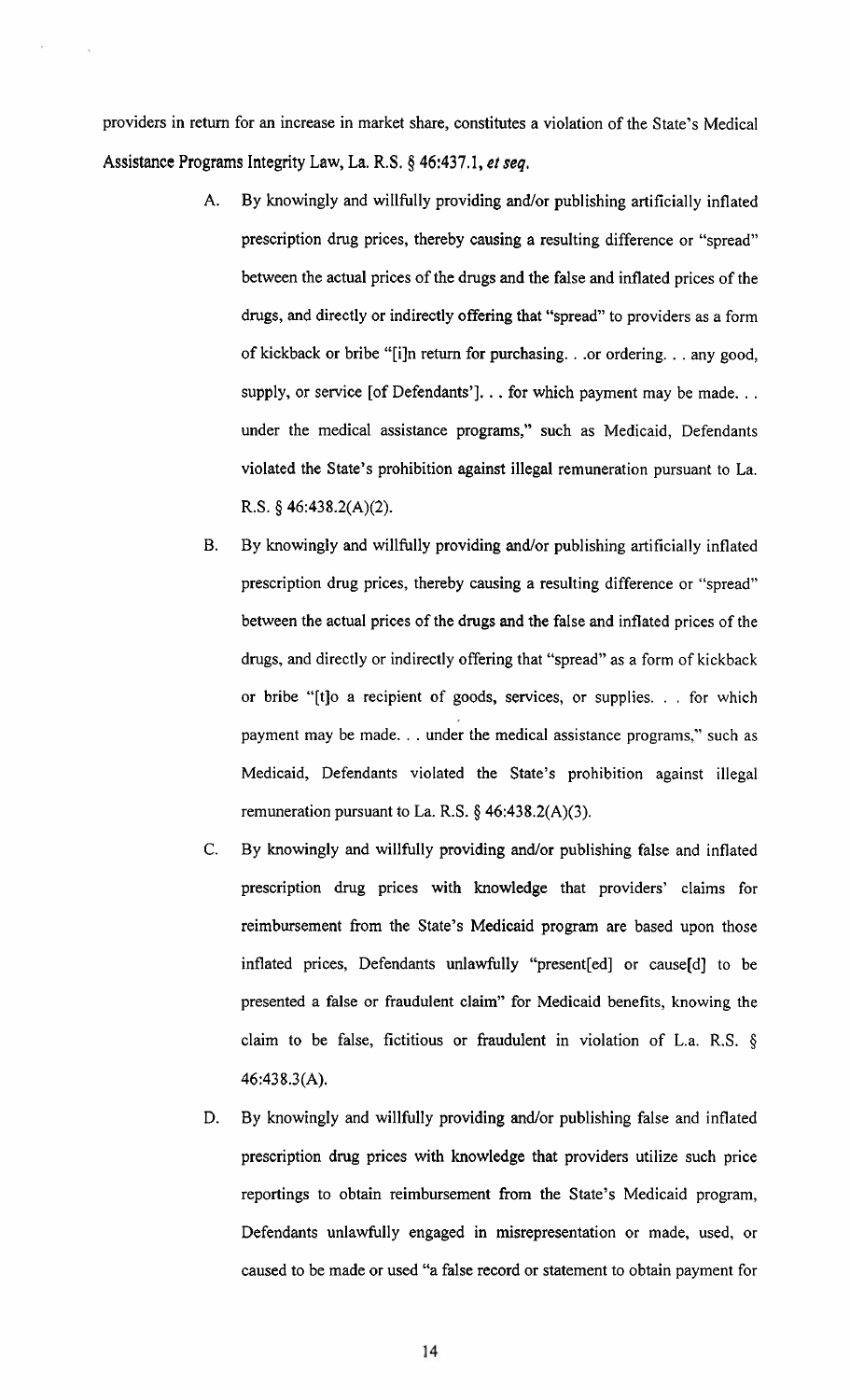a false or fraudulent claim" from the State's Medicaid fund in violation of L.a. R.S. § 46:438.3(B).

- E. Defendants fraudulently concealed the falsity and inaccuracy of their price representations from the State and its Medicaid agency.
- F. As the actual and proximate result of Defendants' violations of Louisiana's Medical Assistance Programs Integrity Law, as outlined above, the State has suffered actual damages, which amount to significantly more than the requisite amount, by paying grossly excessive amounts for prescription drugs.
- G. In addition to actual damages, pursuant to La. R.S. § 46:438.6(A), the State is entitled to all civil penalties prescribed in La. R.S. § 46:438.6(B) and related sections, since Defendants have violated the State's prohibitions against illegal remuneration and fraudulent claims, as outlined above.
- H. In addition to the actual damages provided in  $\S$  438.6(A) and the civil penalties imposed pursuant to  $\S$  438.6(B), Defendants shall further pay to the State all civil penalties provided in La. R.S. § 46:438.6(C)(l) and related sections.

#### c. Violations of the State's Antitrust Statute

54. The State hereby repeats, incorporates by reference and realleges each and every allegation set forth above in this Petition.

55. Defendants' reporting of an artificially inflated AWP, WAC, and/or Direct Price for its prescription drugs, for purposes of obtaining excessive Medicaid reimbursements for providers in return for an increase in market share, constitutes trade restriction and price fixing in violation of the State's Antitrust Statute, La. R.S. § <sup>5</sup> 1:121 et seq. By virtue of Defendants' unlawful conduct and implementation of <sup>a</sup> fraudulent pricing scheme, the State of Louisiana has sustained damages and is therefore entitled to multiple damages pursuant to La. R.S. § 51:121 et seq.

#### d. Fraud

56. The State hereby repeats, incorporates by reference and realleges each and every allegation set forth above in this Petition.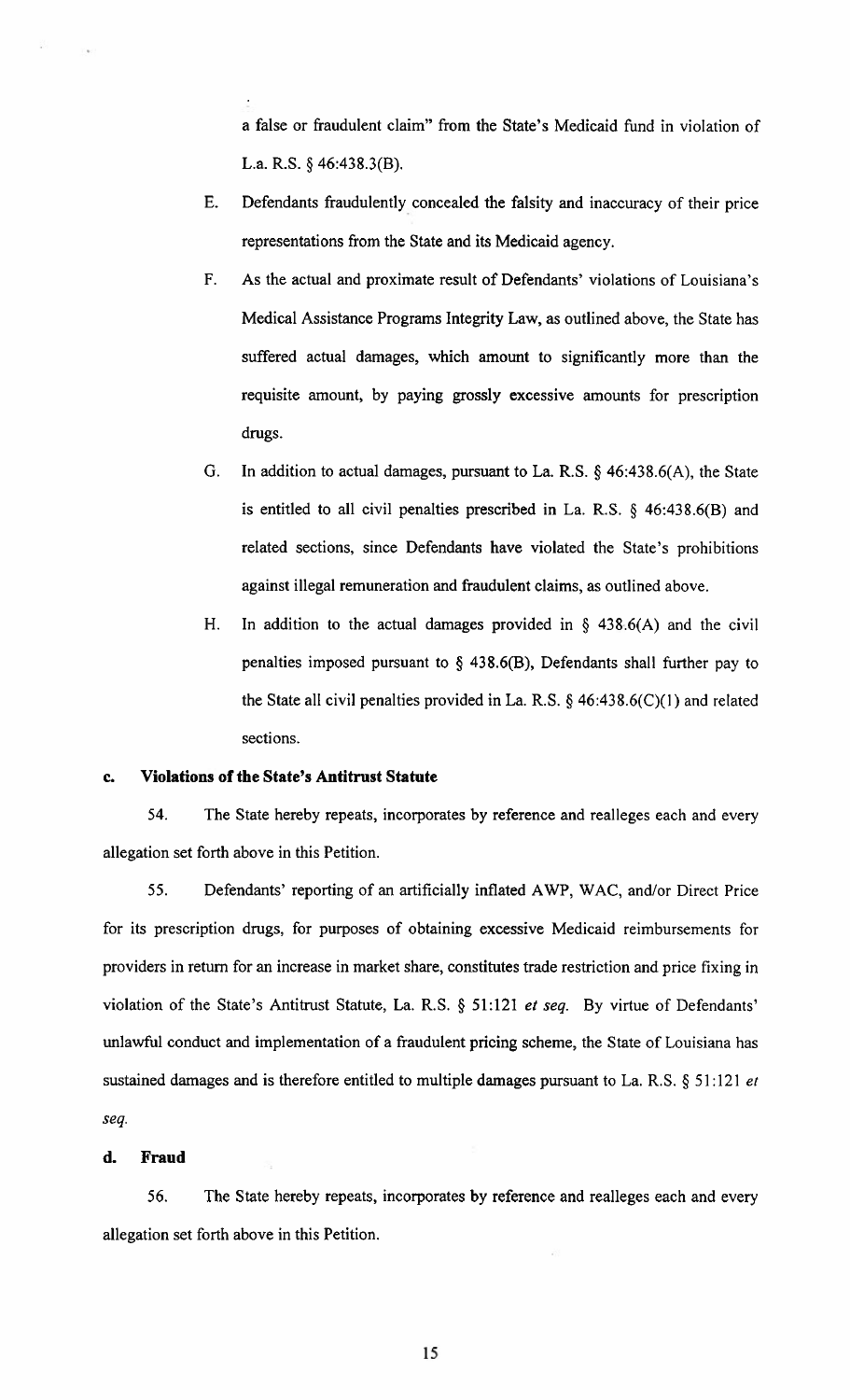57. By knowingly and willfully providing, publishing, and/or causing to be published an artificially inflated AWP, WAC, and/or Direct Price for its prescription drugs to the State of Louisiana, Defendants engaged and continue to engage in repeated fraudulent acts and practices, thus committing fraud against the State of Louisiana, pursuant to the Louisiana Civil Code, Articles 1953 and 2315.

- A. Knowing that the State of Louisiana relies upon its reported prices in making reimbursement payments for prescription drugs, there existed at all relevant times, a duty owed to the State and its Medicaid agency, by Defendants, not to mislead the State when voluntarily providing and/or reporting the prices of its drugs,
- B. Defendants knowingly and intentionally made or caused to be made false and misleading statements and representations regarding prescription drug prices in each Defendants' reporting of an artificially inflated AWP, WAC, and Direct Price, on a periodic and continuing basis, for publication and dissemination to the State of Louisiana and its Medicaid agency.
- C. Defendants made these false representations of prescription drug prices, knowing they were false and/or with reckless disregard of their truth.
- D. Defendants knew the false representations of the prescription drug prices, made to the State and its Medicaid agency, were to be used as the basis for Medicaid reimbursements and were; therefore, material.
- B. Defendants fraudulently concealed the falsity and inaccuracy of the price representations from the State and its Medicaid agency.
- F. Defendants misrepresented the pricing information with the intent to induce the State of Louisiana and its Medicaid agency to rely on the false prices and pay higher Medicaid reimbursements to pharmacies, resulting in larger market share and/or profits for Defendants.
- G. The State of Louisiana and its Medicaid agency did not know the true prices for these prescription drugs and had a right to rely on the pricing representations made by Defendants.
- H. The State of Louisiana and its Medicaid agency reasonably relied upon the false pricing information in order to reimburse providers.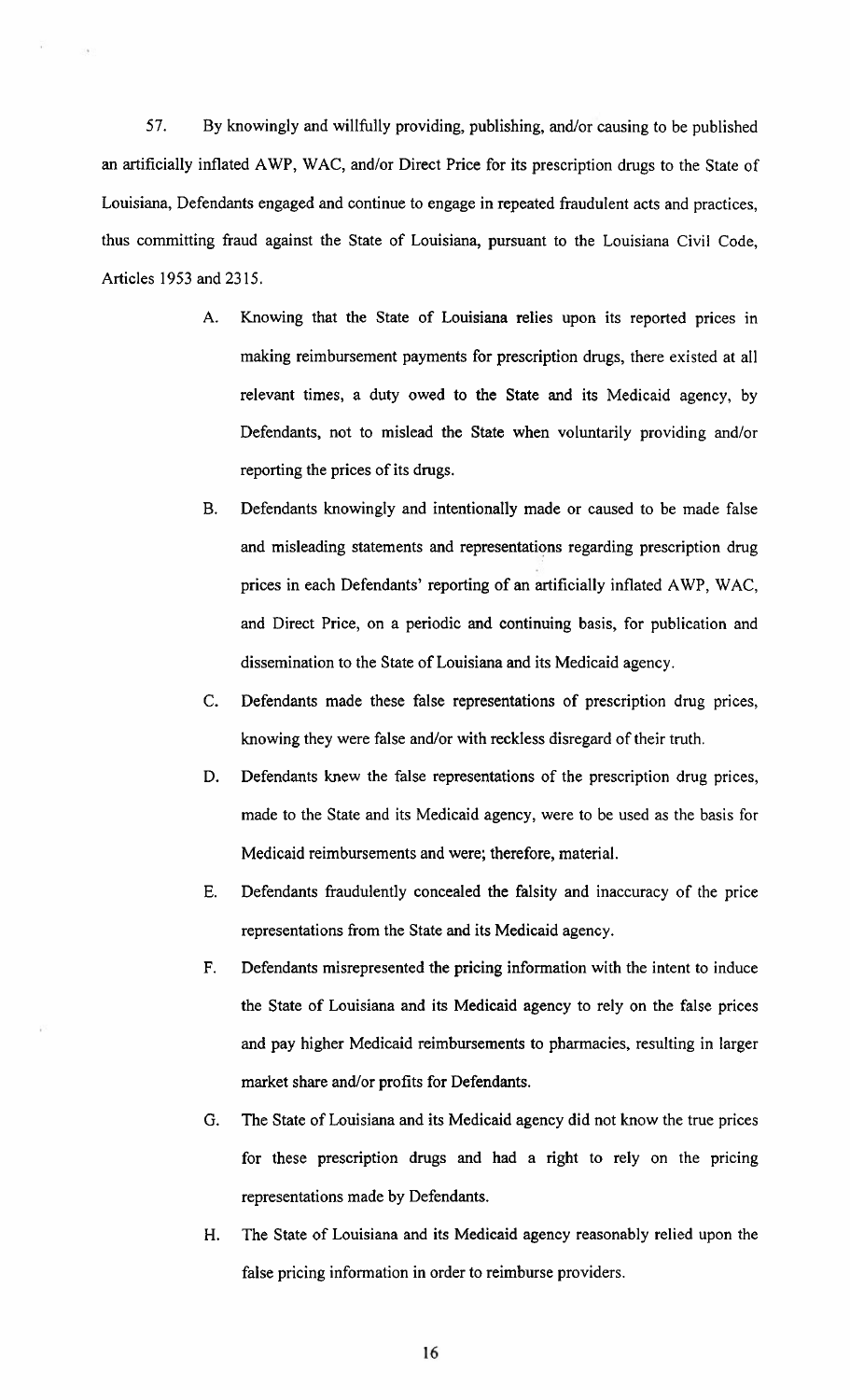- I. As an actual and proximate result of Defendants' fraudulent conduct, and the State of Louisiana's reasonable reliance thereof, the State has paid excessive amounts in connection with purchases or reimbursements of purchases of Defendants' prescription drugs.
- J. Defendants' misrepresentations are continuing, as they regularly and periodically continue to issue, or cause to issue and maintain false and inflated prescription drug prices for publication by the industry reporting services.
- K. The State and its Medicaid agency are entitled to judgment against Defendants for the pecuniary loss it has suffered as a direct and proximate result of Defendants' fraudulent conduct.

#### e. Negligent Misrepresentation

58. The State hereby repeats, incorporates by reference and realleges each and every allegation set forth above in this Petition.

59. By providing, publishing, and/or causing to be published false prescription drug prices to the State of Louisiana, Defendants made and continue to make negligent misrepresentations to the State of Louisiana, pursuant to the Louisiana Civil Code, Article 2315.

- A. There existed at all relevant times, a legal duty owed to the State and its Medicaid agency, by Defendants, to provide accurate information to the State when voluntarily providing and/or reporting the prices of its prescription drugs.
- B. Defendants breached their duty to provide accurate pricing information to the State, by affirmatively providing false and misleading statements regarding prescription drug prices contained in each Defendants' reporting of AWP, WAC, and/or Direct Price.
- C. The State of Louisiana and its Medicaid agency did not know the true prices of these prescription drugs and had a right to rely on the pricing representations made by Defendants.
- D. The State of Louisiana and its Medicaid agency reasonably relied upon the false pricing information in order to reimburse providers.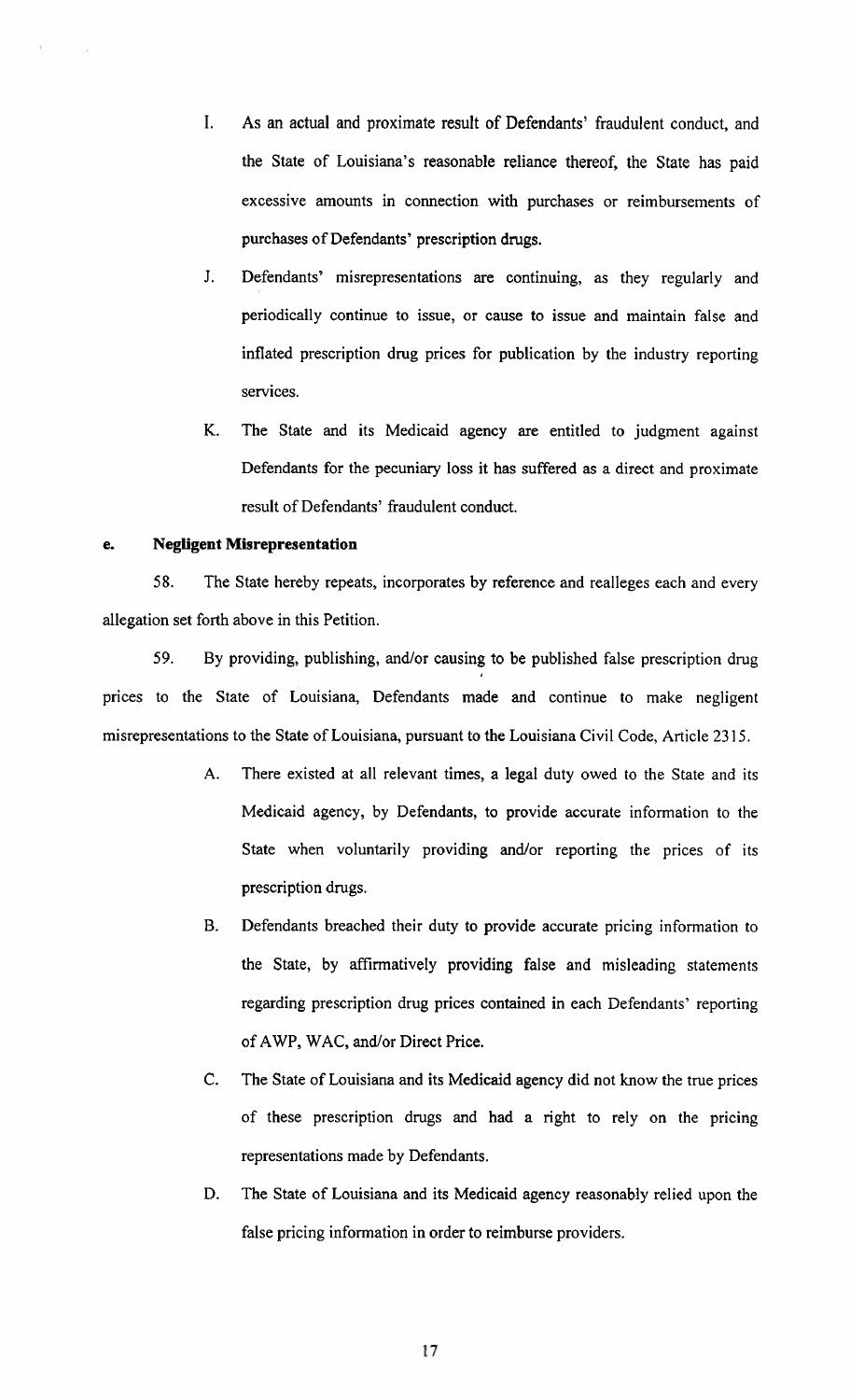- E. As an actual and proximate result of Defendants' misrepresentations, and the State of Louisiana's reasonable reliance thereof, the State has been damaged by excessively overpaying for prescription drugs.
- F. The State and its Medicaid agency are entitled to judgment against Defendants for restitution and civil penalties for the losses incurred by the State of Louisiana, and its citizens, as <sup>a</sup> direct and proximate result of Defendants' misrepresentations.

# f. Unjust Enrichment

60. The State hereby repeats, incorporates by reference and realleges each and every allegation set forth above in this Petition.

61. By knowingly providing, publishing, and/or causing to be published false and inflated prescription drug prices for purposes of gaining an economic advantage through an enlarged market share, Defendants have been unjustly enriched.

- A. Defendants' unlawful conduct, as outlined above, conferred a benefit upon Defendants in the form of increased market share and resulting increased profits.
- B. Defendants have retained and continue to retain the benefits conferred upon them as <sup>a</sup> result of their unlawful conduct and to the detriment of the State of Louisiana.
- C. Defendants' retention of such a benefit is unjust, as it was obtained by fraudulently providing, publishing, and/or causing to be published false and inflated prescription drug prices to the State with the knowledge that the State would rely on such prices to its detriment.

# VI. JURY DEMAND

Plaintiff hereby demands <sup>a</sup> trial by jury on all claims so triable pursuant to La. C.C.P. Art. 1731 and related statutes.

#### VII. PRAYER FOR RELIEF

WHEREFORE, Plaintiff, the State of Louisiana, by and through its Attorney General, James D. "Buddy" Caldwell, prays for relief as follows:

> A. An award of actual damages to the State in such amount as is proven at trial, together with prejudgment interest;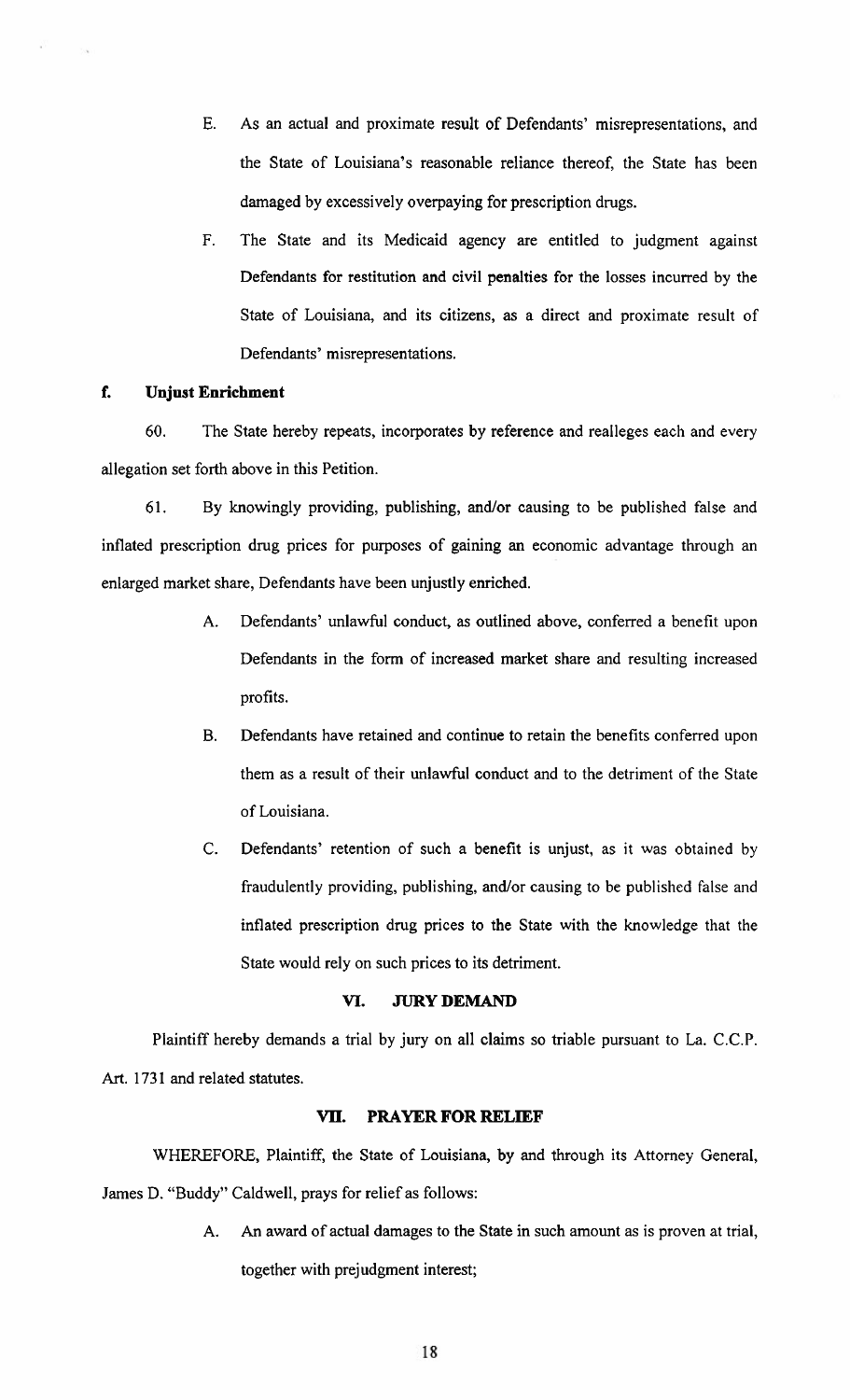- B, All statutory fines, penalties, attorneys' fees and costs, pursuant to Louisiana's Unfair Trade Practices and Consumer Protection Law, Louisiana's Medical Assistance Programs Integrity Law, Louisiana's Antitrust Statute, and related statutes.
- C. An accounting of all profits or gains derived in whole or in part by each Defendant through the misconduct complained of herein and disgorgement of all improper and ill-gotten profits;
- D. Any other relief that is equitable under the law as may be proven at the trial.

Respectfully SUBMITTED and DATED this 28 day of October, 2010.

 $\mathcal{P}^{\star}$ 

#### JAMES D. "BUDDY" CALDWELL

ATTORNEY GENERAL FOR THE STATE OF LOUISIANA 1885 North 3rd Street Baton rouge, Louisiana 70802

#### BLOCKLAW FIRM

Attorneys at Law

422 East First Street Post Office Box 108 Thibodaux, Louisiana 70302 Telephone: (985) 446-0418 Facsimile: (985) 446-0422

Kewel

JERALD P. BLOCK - NO.3151 MATTHEW F. BLOCK - NO. 25577

BEASLEY, ALLEN, CROW, METHVIN, PORTIS & MILES, P.C.

272 Commerce Street Post Office Box 4160 (36103) Montgomery, Alabama 36104 Telephone: (334) 269-2343 Facsimile: (334) 954-7555

W. DANIEL "DEE" MILES, III (pro hac vice pending) ROMAN A. SHAUL -NO. <sup>30296</sup>